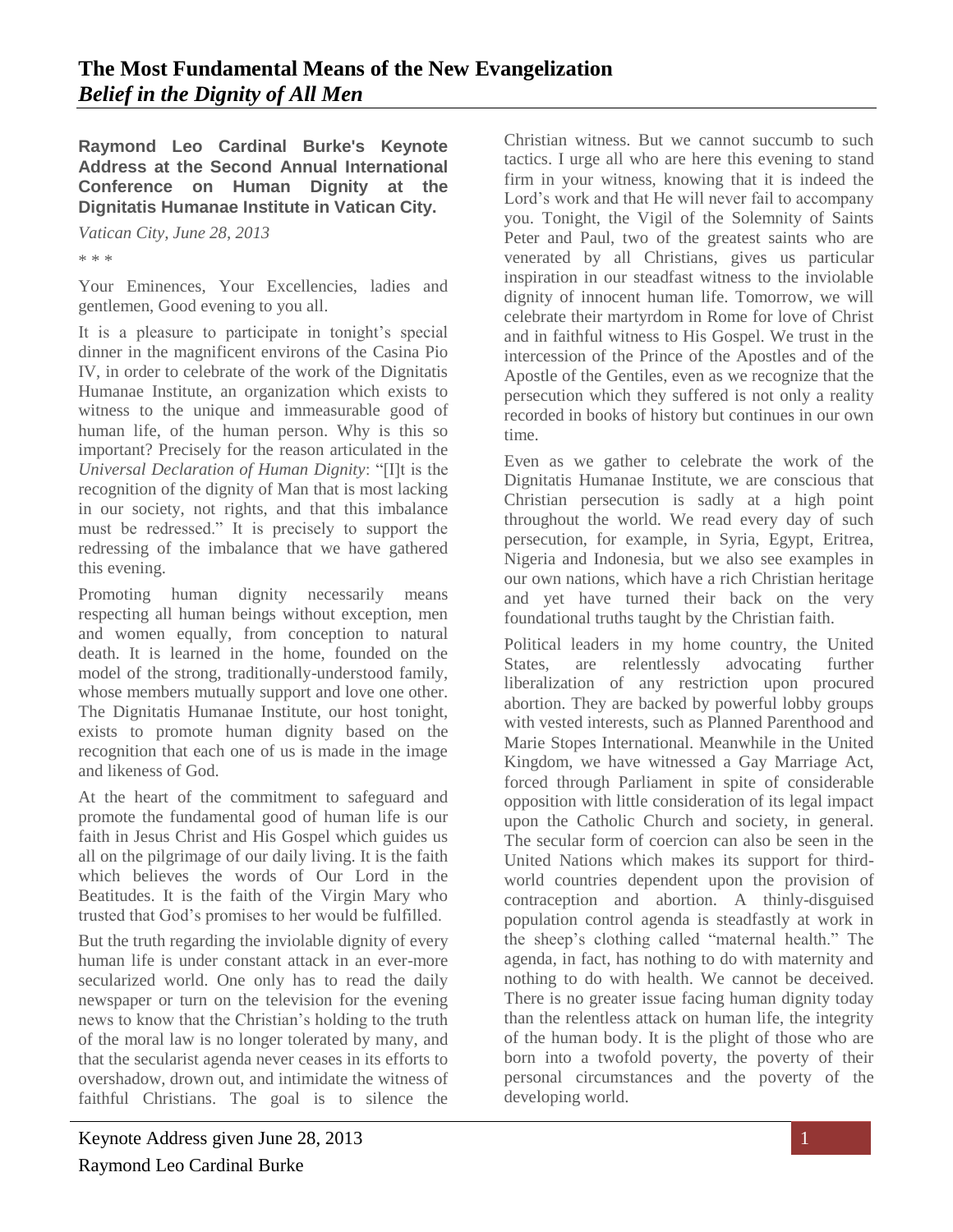As these examples teach us, laws and policies are being employed to further the secular agenda, yet with little reflection upon the sort of "brave new world" which is thereby developed. Without a careful articulation of the inviolable dignity of innocent human life, society's only measure of the good of an individual human life is what the person possesses or produces. It is the way of moral relativism which indeed, in the words of Cardinal Joseph Ratzinger, is a tyranny based on the supremacy of the strong and the neglect of the weak and vulnerable.

The rapid moral decline of society has resulted in what Blessed Pope John Paul II correctly called the "culture of death." We must recognize that the culture of death advances in good part because of a lack of attention and information among the public. It is all too easy, with the intensity of the modern world and the preoccupation with our own lives and their struggles, to overlook a pervasive and negative trend of our society. Ignorance and lack of attention of the public is what allows the culture of death to continue and become ever more pervasive. We cannot allow this culture of death to increase and to snuff out our Christian way of life.

How can we ensure that the culture of death will not dominate our lives and our society? First of all, those of us who are Christians must all be attentive to laws that safeguard the dignity of the human person. We must support just laws which respect the inviolable dignity of human life. And we must support the political leaders who work for such legislation. Similarly, it is essential that we become aware of the laws and policies which are attacking human dignity and the goods of our Christian faith, some of which I have mentioned earlier.

In addition to the enhanced awareness of public policy, we must work toward a new evangelization regarding human life. We have the *magna charta* for such a new evangelization in the Encyclical Letter *Evangelium Vitae* of Blessed Pope John Paul II. The transformation of hearts by which one truly believes in the dignity of all men, without boundary, is the most fundamental means of a new evangelization.

The new evangelization flourishes when we as Christians proclaim the Gospel of life, a message that God calls us to promote everyday in our thoughts, in our words, and in our actions. At the core of this Gospel of life is the sacredness and dignity of human life. Acknowledging, safeguarding and promoting the sacredness and dignity of human life is fundamental and irreplaceable to the seeking of the common good. If people do not acknowledge the dignity of all human beings without exception, the common good, authentically understood, can never thrive.

An essential way in which we can proclaim the Gospel of Life is through strong, supportive, and traditional families with a mother and father who love their children unconditionally. Children witness the Gospel of life in the relationship of their parents with one another and in the relationship that their parents have with them. The solid relationships between parents, and between the parents and their children, based on respect for human life, leads to a transformation of hearts in which the Gospel of life is learned and lived.

Additionally, healthy families depend on a new proclamation of the truth regarding women and motherhood that upholds the virtues of purity, chastity and modesty, and respect for the integrity of marriage and the family. These goods are also under attack. We cannot permit such attacks to continue. The family shapes society, and by advocating for and promoting strong, traditional family life, we will continue to replace the culture of death with the culture of life and love for which God calls us to work, even as He gives us the strength to accomplish the work.

Despite the virulent strains of secularism, there are millions of Christians across the world who have risen up in response to the culture of death with their own manifestations of support of the culture of life, in their work place, and in the public square. What we have recently witnessed in France is an eloquent example. Just two weeks ago, 40,000 people gathered in Dublin to march against a government bill to legalize abortion. This rally was the largest in the history of the country and showed the public's desire to safeguard the life of both the mother and the child. In Brazil, talk show host and pastor Silas Malafia recently led another march of at least 40,000 people against proposed laws to legalize abortion and socalled "gay marriage." And in the United States a new pro-life coalition called Stop the Gosnells was recently formed to prevent from occurring in the future crimes like those committed by Dr. Kermit Gosnell.